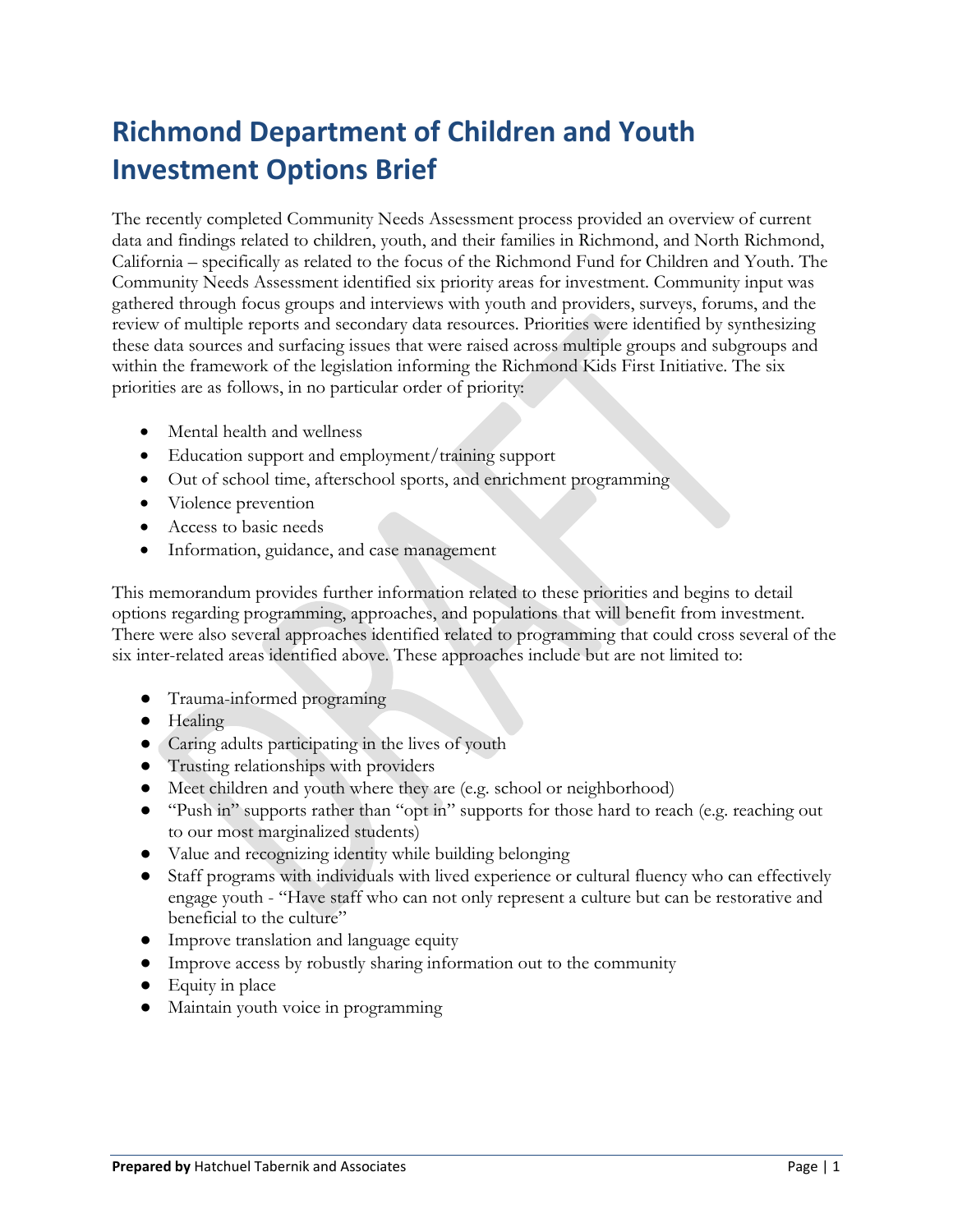# **Priority 1: Support Mental Health and Wellness for Richmond Children and Youth**

Mental Health and wellness for Richmond and North Richmond children and youth clearly stood out in the Community Needs Assessment. The community has identified stress and trauma as an issue for children and youth in the community. Given the many stressors in the community, there are children at risk of mental health and developmental impact given their exposure to "adverse childhood experiences." At the same time, youth express that they have experienced depression. Programs that support mental health and wellness and that address mental health needs will help Richmond and North Richmond children and youth to thrive. Included in this priority is mental health education which will be targeted toward reducing stigma and increasing understanding of mental health and wellness issues.

The issue of mental health and well-being was a concern across all of the focus groups that were conducted. This is particularly true for Black and Latinx residents who are disproportionately exposed to violence leading to long term impacts on health and well-being. Trauma-informed programming, as well as mental health programs, emerged as a significant need for children, youth, and families along with the need for that programming to consider the rich diversity of residents many of whom have are experiencing the trauma of the constant threat of family deportation, violence in the community, discrimination and more. Also, the need for culturally fluent approaches is central to filling this gap as many of Richmond and North Richmond's children, youth, and families come from non-western cultures where there may be barriers and stigma attached to western approaches to mental health and wellness programming.

### **Options for supported programming**

- Provide a "safe space" and support mental health along with social and emotional well-Being for young children and youth
- Provide supportive relationships, including counseling and support for children and youth
- Strengthen school-based and group programming (e.g. anxiety or anger management)
- Diversify access (e.g. by opening access to short term needs and those not being served)
- Address trauma and support healing skills.
- Mental health education for children, youth, and families; build access and openness to receiving support

- Disconnected youth
- Young people who themselves are homeless, or whose families are homeless or threatened by homelessness
- Young people living in poverty
- Immigrant and undocumented children and youth
- LGBTQ+ children, youth, and families
- Young people with poor physical, mental, emotional, and behavioral health outcomes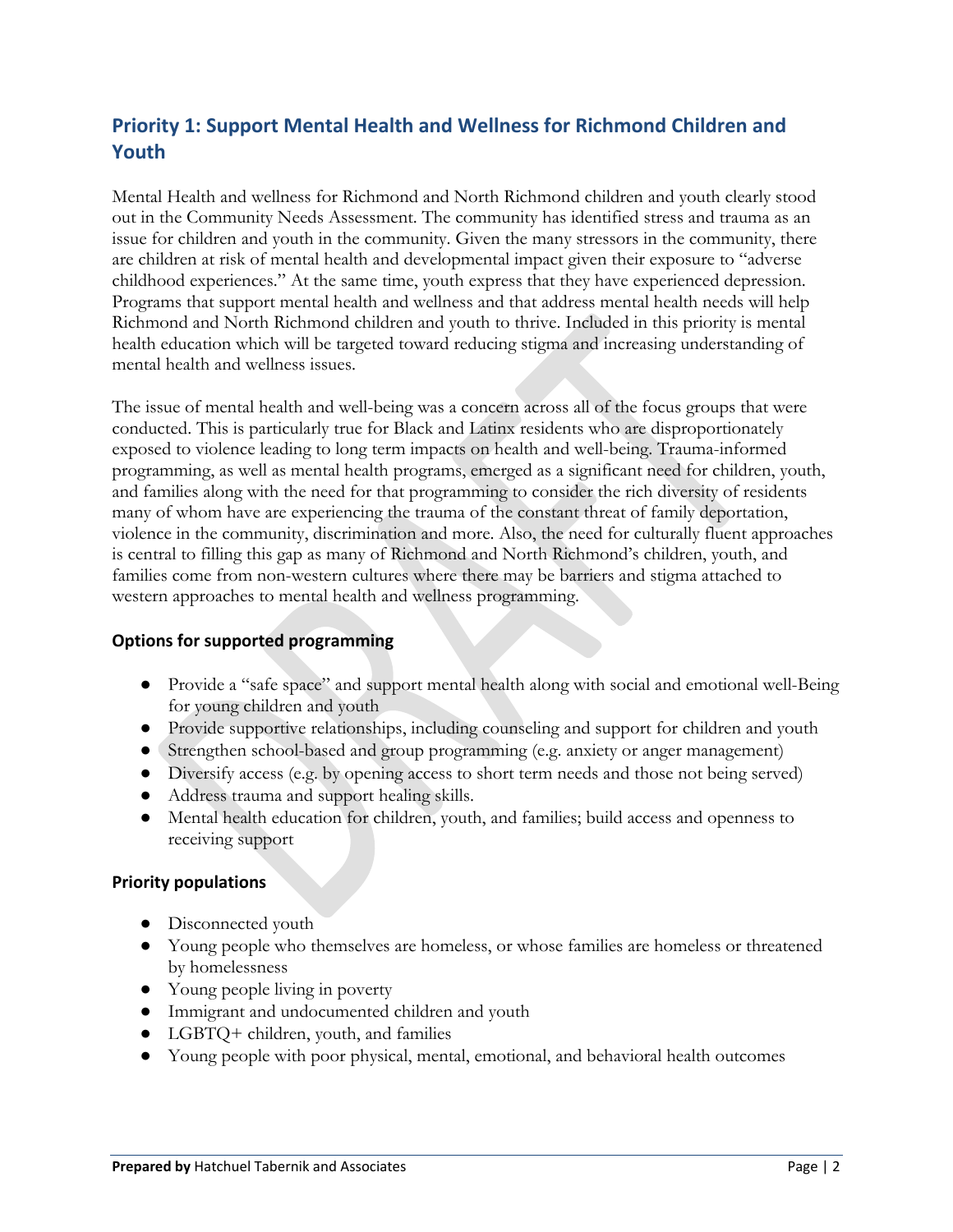### **Priority 2: Provide Education Support and Employment/Training Support**

The need for education support and employment training emerged across surveys, focus groups, forums, and other sources. Richmond and North Richmond children and youth want the chance to excel in school and move successfully to college and career. There was a strong desire for college access programs, tutoring, and wraparound support for those who may be struggling such as transitional age youth (TAY) or new immigrants arriving as unaccompanied minor children. The latter group also needs support with accelerated language learning. In addition, participants identified mentoring, internships, and job skills training as key to their success. Access to resources such as high-speed internet and computer equipment such as tablets has become a priority in the current distance learning environment. Participants often pointed to disparities between nearby, wealthier districts outside of Richmond and North Richmond that are better resourced and have programs, tools, and infrastructure that allow for students to excel.

### **Options for supported programming**

- Targeted educational support (e.g. tutoring, language, homework assistance) for populations facing multiple challenges such as unaccompanied minor immigrants and very low-income students
- Career and college exposure at earlier ages (e.g. middle school programs)
- Internships to provide experience, skill building, and exposure for young people
- Outreach and strategies directed to disconnected youth and systems impacted youth who are not engaged in community programming.
- Expand access to West Contra Costa Unified School District (WCCUSD) career readiness resources to students not in pathways

- Youth of color
- System-involved young people and TAY
- Disconnected youth
- Young people who themselves are homeless, or whose families are homeless or threatened by homelessness
- Socioeconomically disadvantaged children and young people
- Immigrant and undocumented children and youth
- Students with disabilities
- Youth from under-resourced neighborhoods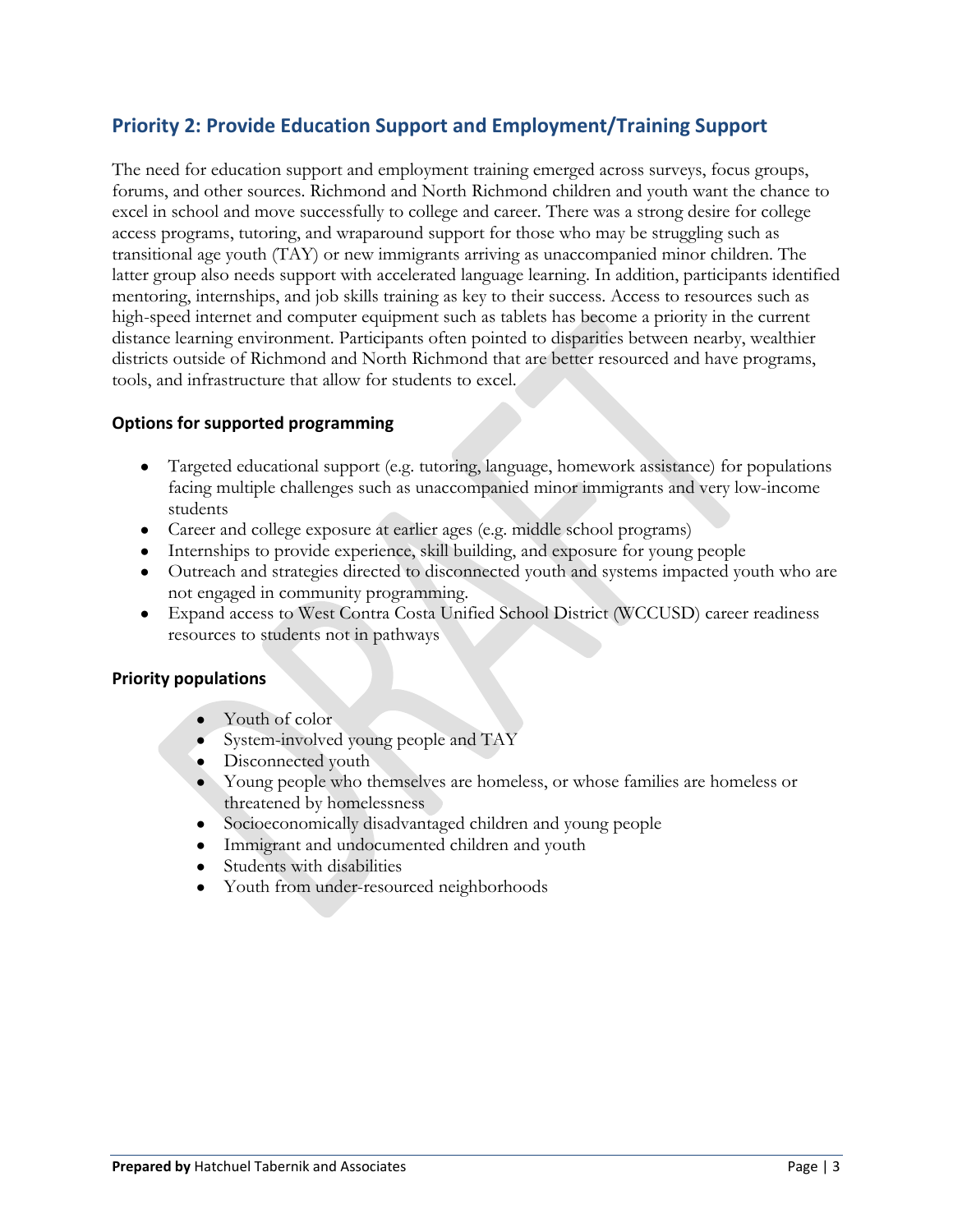# **Priority 3: Support Out of School Time, Afterschool Sports, and Enrichment Programming**

This strategy builds on and expands available out of school and afterschool programming. Participation in afterschool and out of school programs is linked to better academic outcomes. For Richmond and North Richmond's priority populations, targeted afterschool programming could improve their chances of completion and success in school as well as their connection to caring adults with whom they feel a connection. Programs must be provided in a safe space with safe access for students.

Low cost or no cost out-of-school and after-school sports and enrichment programming scored high as both desired and needed for youth to thrive across groups. Sports were a popular suggestion as were outdoor activities such as gardening and hiking. The arts were very often mixed in with responses to sports but were also often singled out as highly desirable (music, dance, visual arts were all mentioned). This is in addition to culturally relevant arts and other programming to help them to build awareness, strengthen self-esteem, and create a sense of belonging. Some groups stated there were few or no respectful and safe spaces to be with others like them. Existing after school resources should be leveraged so that funding from the Richmond Fund for Children and Youth (Fund) bring in those not participating and engage students who have barriers to participation.

### **Options for supported programming**

- Programming specific needs of children and youth at their age and stage
- Support youth voice to support diverse programming for students in later grades to develop their strengths and interests
- Free or very low-cost programming
- Funding to also engage parents to understand barriers to participation
- Enrichment programming (e.g. music & arts, science & technology, sports & recreation)
- Culturally relevant and fluent programming
- Academic support such as tutoring, homework support, etc.
- Outdoor programming
- Accessible programming for students with disabilities
- Youth development and leadership opportunities for positive youth engagement

#### **Priority populations**

This could include all of the priority populations and programs should be targeted toward including these hard to reach/underserved groups.

- Young people living in poverty
- Immigrant and undocumented children and youth
- Young people with poor physical, mental, emotional, and behavioral health outcomes
- Children with disabilities
- Students experiencing homelessness
- Students who are not engaged in out of school extracurricular activities
- Students at schools with high levels of free and reduced lunch
- Students in very high need locations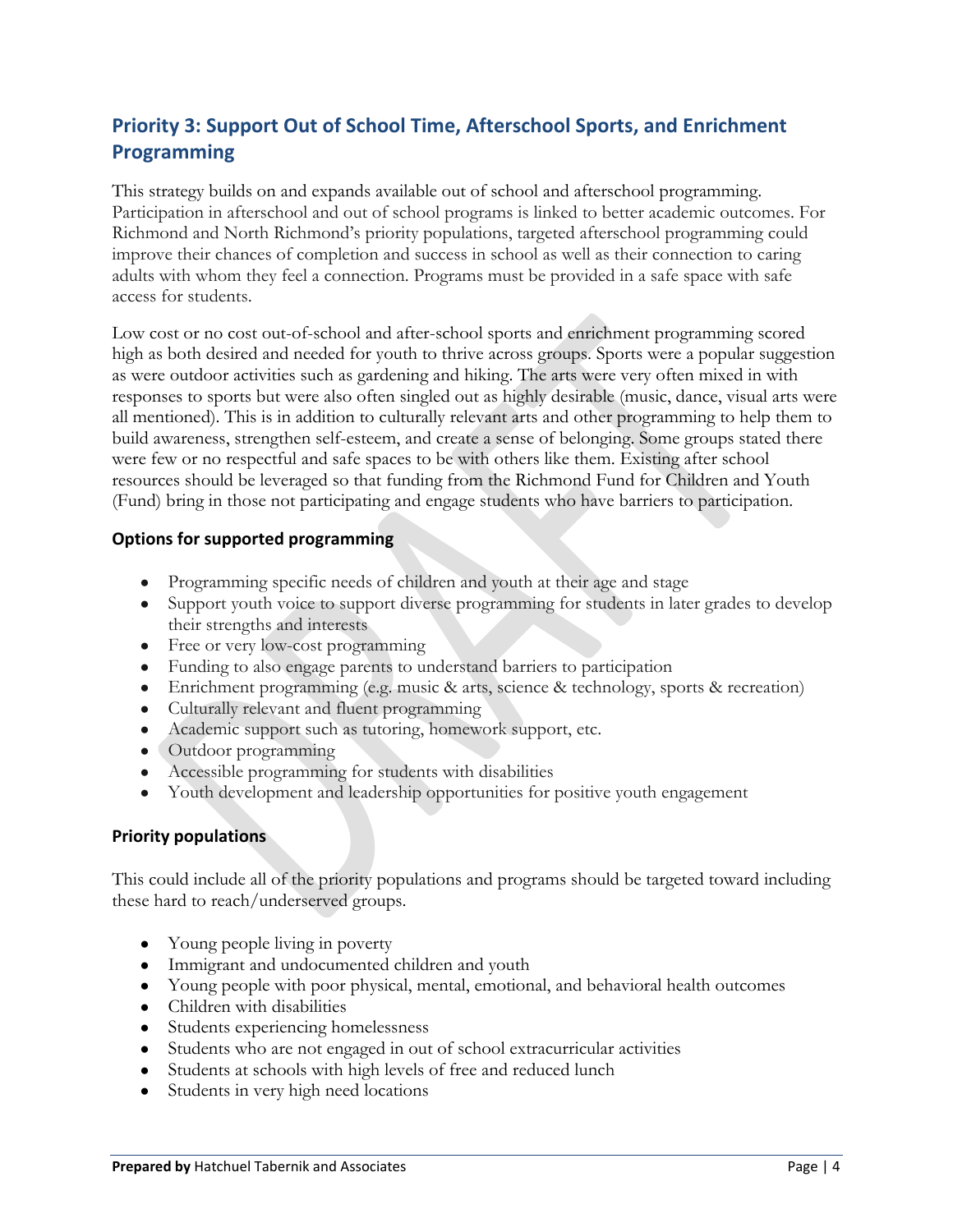### **Priority 4: Expand Violence Prevention Efforts**

Violence in the community came up as a barrier to participation and even as a significant barrier to everyday activity for priority populations. Violence manifests itself in many forms including gun violence, domestic violence, and more. In the focus groups, youth stated they couldn't go to many places in Richmond out of fear and that they were frequently uncomfortable to go out with groups of friends when one of them did not feel safe in a particular neighborhood. Others participating in the needs assessment spoke of witnessing violence or dangerous spots in their neighborhood. Bullying is also a concern for children. In addition, some participants also reported the fear of gender-based violence as a barrier to movement and participation in the community.

### **Options for supported programming**

- Programs supporting healthy development for children
- Mentorship and other programs for youth that feature a caring adult
- Programs that support connection to after school activities and reduce exposure to community risks
- Programs outside of school
- Peer-to-peer groups
- Whole family/parent support
- Anti-bullying programs
- Programs focusing on African American and Latino/Latinx youth
- Youth skills programs: non-violent coping and communication skills
- Street outreach and community norm changes
- Support for families experiencing domestic violence

- African American youth
- Latino/Latinx youth
- System-involved young people
- Young people who have been pushed out of school
- Young people living in poverty
- Children and youth who are impacted by the criminal justice system and/or who have family members who are incarcerated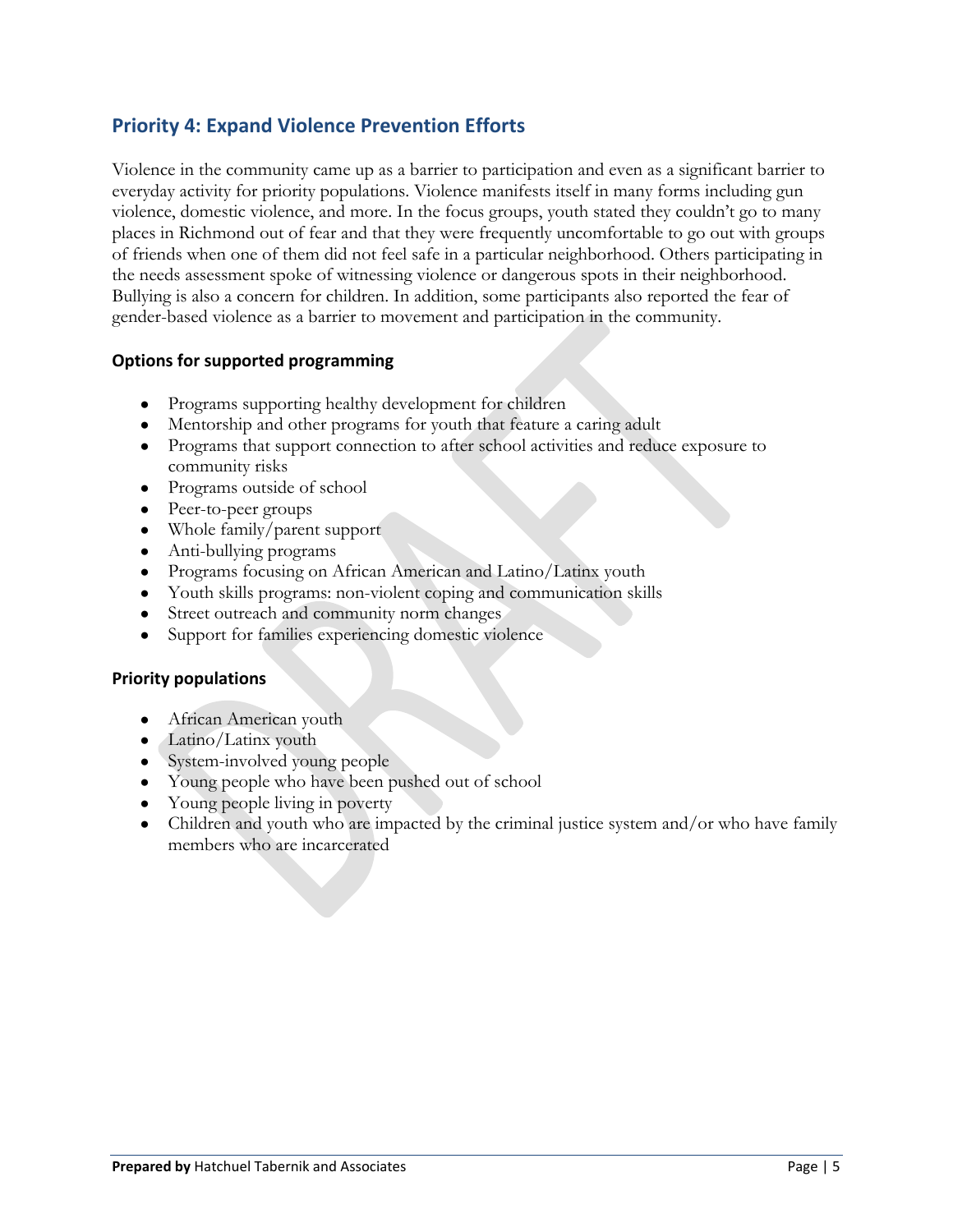### **Priority 5: Support Access to Basic Needs**

The Community Needs Assessment identified that many Richmond and North Richmond children, youth, and their families were struggling and needed support with meeting one or more of their basic needs (e.g. housing, food, medicine, utilities, and transportation) for their families. For homeless participants, housing and wraparound support was identified. For TAY, the need for assistance in supporting their own household after they turned 18 was mentioned. For immigrant children, the need for financial support for families who were often barred from working full time was mentioned. Justice-involved youth suggested that they needed access to support that they said was often contingent on having been in Juvenile Hall. For some parents and youth who wanted to access particular programs, transportation was identified as a barrier.

Given that this planning work was conducted during the COVID-19 pandemic, basic needs issues were heightened beyond the norm. It is widely expected that many families will face ongoing economic hardship as the pandemic wanes and the economy moves toward recovery.

### **Options for supported programming**

- Childcare support
- Meal and nutrition support
- Rental support
- Navigation of available basic needs resources
- Support for family resource centers
- Support for families with barriers to access
- Support for children and youth experiencing homelessness including coordination between after school providers and shelters

- Young people who themselves are homeless, or whose families are homeless or threatened by homelessness
- Young people living in poverty
- Immigrant and undocumented children and youth
- Teen parents and families, including single mothers
- Families with children and youth who are involved in or transitioning from the foster care, juvenile justice, criminal justice, or special education systems